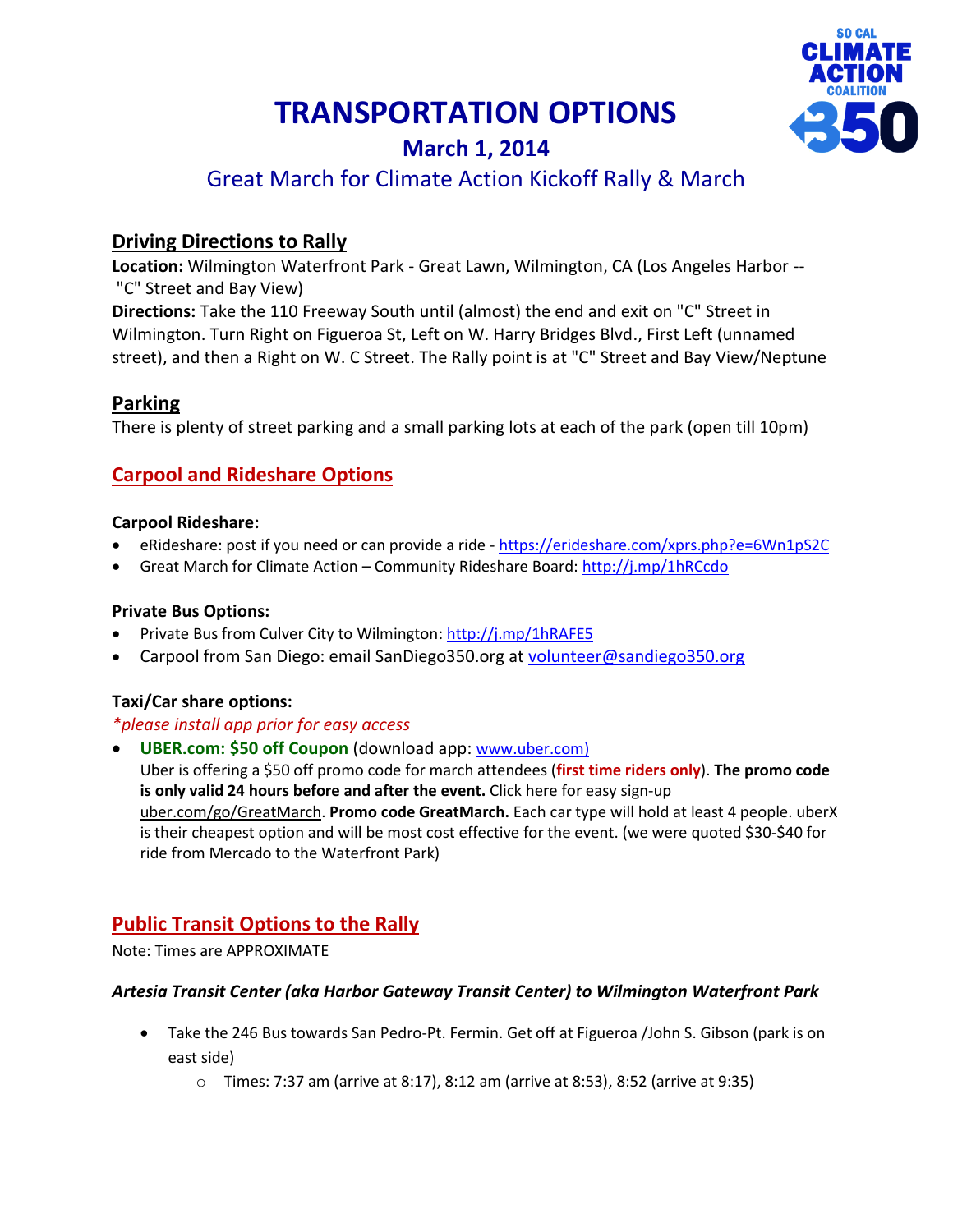## *Ride from Wilmington Waterfront Park (Rally) to Climate Action Fair*

- DASH Wilmington Bus towards Avalon Blvd and L St.
	- o Take from Anaheim St./Wilmington Blvd. Get off at PCH/Figueroa. Walk north up Figueroa.
		- Times: 10:05 am, 10:20 am, 10:35 am, 10:50 am

### *Climate Action Fair to Artesia Transit Center (aka Harbor Gateway Transit Center)*

- 205 Bus towards Willowbrook/Rosa Parks Station
	- o Take from Pacific Coast Highway/Figueroa Place (from the west of the 110; walk south down Figueroa Street and turn right onto PCH)
		- Times: 11:33 am, 12:28 pm, 1:23 pm
	- $\circ$  OR Take from S Vermont Ave/Lomita Blvd (walk north up Figueroa Street and turn left on Lomita Blvd to Vermont)
		- **Times: 11:37 am, 12:32 pm, 1:27 pm**
- 450 Bus towards Harbor Gateway Transit Center
	- o Take from Harbor Fwy/Pacific Coast Hwy (note that this stop is on the freeway)
		- Times: 11:06 pm, 11:46 pm, 12:26 pm, 1:03 pm
- 550 Bus towards Harbor Gateway Transit Center
	- o Take from S Vermont Ave/Lomita Blvd (walk north up Figueroa Street and turn left on Lomita Blvd to Vermont)
		- Times: 11:01 am, 12:01 pm, 1:01 pm

# **Public Transit Options Along the March Route**

#### *From Artesia Transit Center – 7.3-7.5 miles*

- Silver Line runs on the 110 up to downtown and into El Monte.
	- o Get off at USC/Exposition Park

#### *From Figueroa/Harbor Freeway Green Line Station-11.2 miles*

- 745 Bus towards Downtown LA-Union Station
	- o Get off at Broadway/Martin Luther King Jr. (or Jefferson Blvd, depending on closing ceremony)
	- o Runs straight up Broadway
- 81 Bus towards Eagle Rock Plaza
	- o Get off at Figueroa/Flower
	- o Runs straight up Figueroa, can catch at various points
- Silver Line